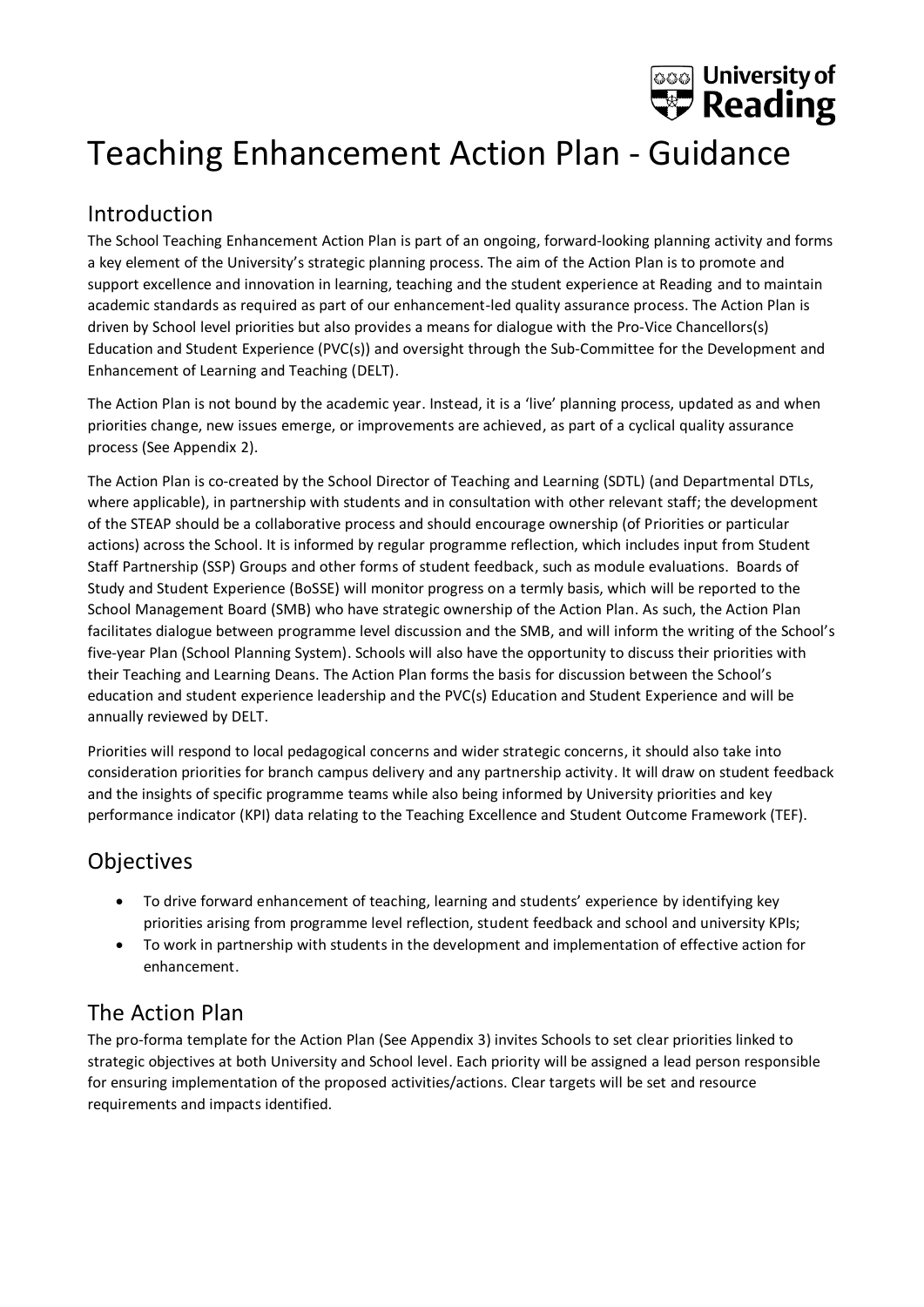The Action Plan should be made available to BoSSE and SSP Groups, as the primary means of sharing and reflecting upon the planning process with students and colleagues, opening dialogue and promoting scrutiny and engagement.

It is anticipated that Schools will normally have between three to six 'live' priorities at any one time, however this may vary depending on an individual School's circumstances. Schools should assign manageable actions and activities to address each Priority, it might be better to have 2-3 focused activities with greater impact than many smaller activities.

Schools should regularly evaluate the impact of their STEAP activities. As and when an action (or group of actions) is complete, an evaluation and impact assessment will be drafted, using the second half of the template, and the outcome disseminated to students and staff. DELT and Schools will keep a record of completed and evaluated activities for quality assurance purposes and to disseminate good practice. By evaluating the impact of actions regularly, Schools will be better able to analyse the progress they are making towards their priorities, particularly where those priorities might be long-term. On-going actions which have been successful may be converted into BAU.

### Outline of process

The Action Plan should be shared in a way which enables it to be a dynamic, living document, owned by Schools but which can also have a role in Quality Assurance (QA) oversight in University and Resource Planning.

#### **Boards of Studies and Student Experience and programme reflections**

Boards of Studies and Student Experience meet termly to reflect on the delivery of programmes and the student experience. BoSSE will use a variety of sources of evidence to identify and discuss quality assurance and enhancement matters relevant to their programmes and students, for example reflecting on student performance at module and programme level, drawing on module evaluation, comments from the SSP Groups, the observations of external examiners, general staff insights and feedback from branch campus and partnership programmes.

This process will include a review of the Action Plan; at its termly meetings the BoSSE will review the Action Plan and report on actions in the light of programme-level progress and identify any new and emerging priorities. This will be informed by the information and sources of evidence which become available throughout the year (Appendix 1); the BoSSE review this information and share the relevant discussion Minutes with the Priority Leads, with a view to updating the Action Plan in collaboration with the SDTL, Priority Leads, programme teams and in partnership with appointed student representatives.

#### **Review by the School Management Board**

The SDTL will lead a standing item on the Action Plan at termly meetings of the SMB where the relationship between programme led initiatives and strategic priorities will be discussed. Actions and items for discussion will be shared with the relevant BoSSE. Progress against the key priorities will be monitored and completed activities/actions identified for impact evaluation.

#### **Student Partnership**

The Action Plan is co-created in partnership with students via a number of feedback mechanisms and student representation. Where possible, students will work closely with the SDTL and other key priority leads to develop, implement and monitor actions. Students, through representation on the BoSSE and SSP Groups, will play an important role in the termly reflection process, including the opportunity for Student Reps to comment on the Action Plan.

#### **Input from Other Schools and Support Services**

Schools should seek feedback and advice from Support Services and Functions when considering their priorities, Support Services may be able to help interpret data sets and provide context for potential priorities within a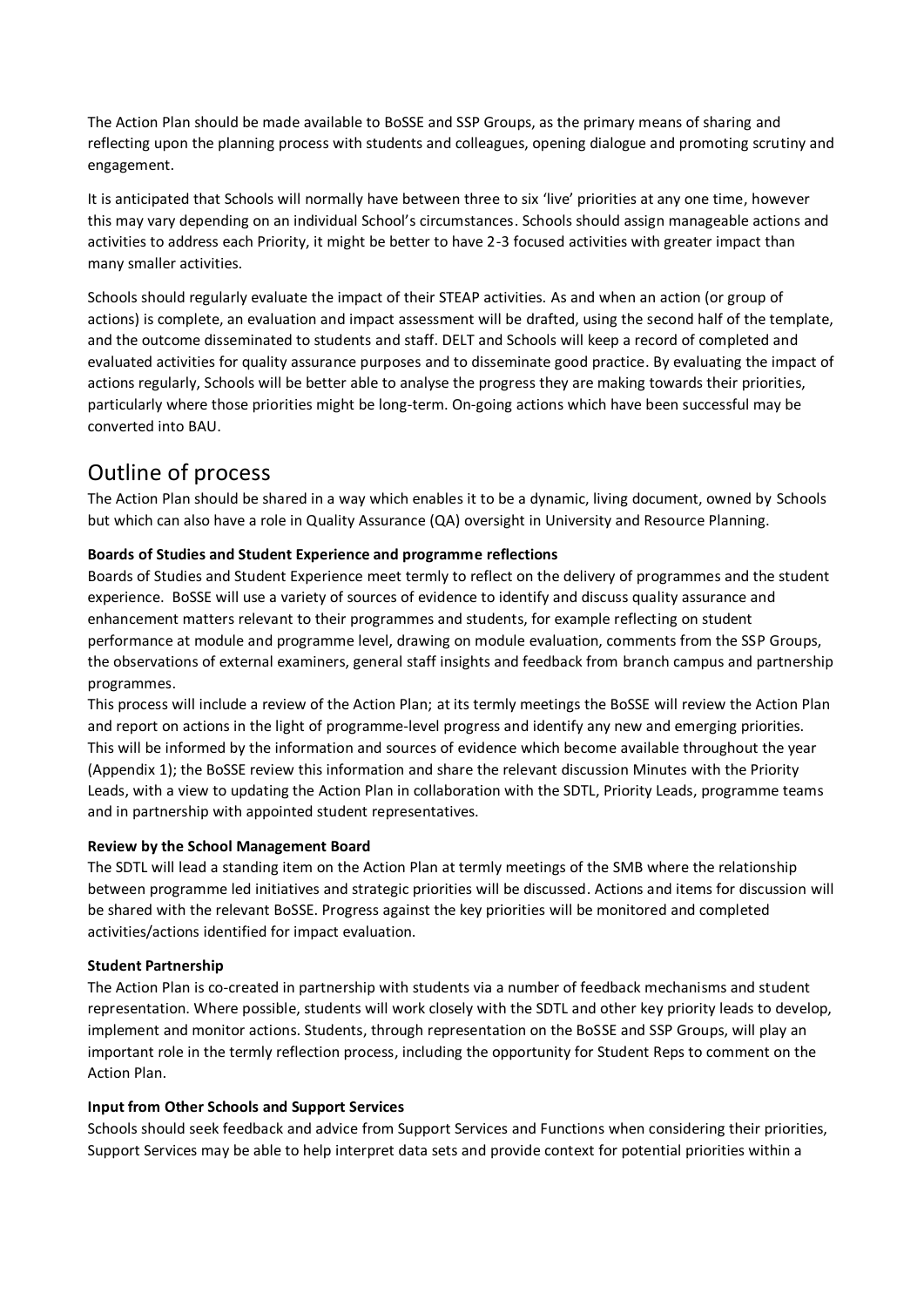School (for example in relation to careers and employability outcomes). This could be captured during BoSSE meeting discussions or through other discussions with colleagues in these specialist fields.

Where programmes are delivered across more than one School, it might be appropriate to discuss your Priorities and plans with other contributing Schools.

It is also important for Schools to ensure they discuss their Action Plans with any Support Services and Functions, or other Schools, where they may rely on them to undertake and support the proposed activities. It should be noted that the approval of the Action Plans (by the PVCs and by DELT) does not mean that all of the resource requested will be provided. Support Services and Functions are expected to exercise judgement and consider School priorities alongside University priorities and their day-to-day responsibilities, when deciding on their own priorities and capacity.

#### **Teaching and Learning Deans**

Schools should consult with their Teaching and Learning Dean (TLD) at an early stage when formulating their Priorities. Teaching and Learning Deans will advise and support the School to consider their key areas for improvement and can share good practice from other Schools. Schools should meet with their TLD at least once each summer to review and develop their Action Plan.

#### **External Expertise**

The Action Plan and priority setting should be informed by external expertise and guidance, collected through External Examiner Reports, industry guidance and other formal and informal verifier reports such as Periodic Review or accreditation visits. Due consideration should be given to external advice and this will normally be discussed at the BoSSE and inform priorities discussed at the Programme Refection points. Actions taken to address any external advice and guidance should be communicated back to the external.

#### **Annual Launch of the Action Plans (May to June)**

Each year the PVC(s) Education and Student Experience will launch the School Teaching Enhancement Action Plans with the SDTL community. They will outline current University priorities and inform thinking for School priorities for the next academic year.

#### **Annual Discussion with PVCs (July to September)**

Once a year the Action Plan will be shared and discussed with the PVC(s) Education and Student Experience. They will meet with the SDTL, Head of School and TLD and the discussion (and Action Plan) will inform the drafting of the SPS Five Year Plan.

#### **Review by DELT (November or December meeting)**

Once a year the Action Plan will be presented to DELT for review. If any issues or further actions are identified, DELT will communicate via the relevant SDTLs. They will provide support to schools, where necessary, to expedite actions and provide advice and guidance as appropriate. Completed and evaluated activities will also be submitted to DELT and a record of these kept by DELT.

#### **Mid-year Review by TLDs and PVCs (February – March)**

Each year, during the spring term, the TLDs will meet with their Schools to discuss their progress against the Action Plans and further steps that might be taken to address their current priorities. They will also discuss any emerging priorities which may need to be considered.

The TLDs will report to the PVC(s) Education and Student Experience on the progress being made within each School, any areas of concern and any resource issues that require further consideration.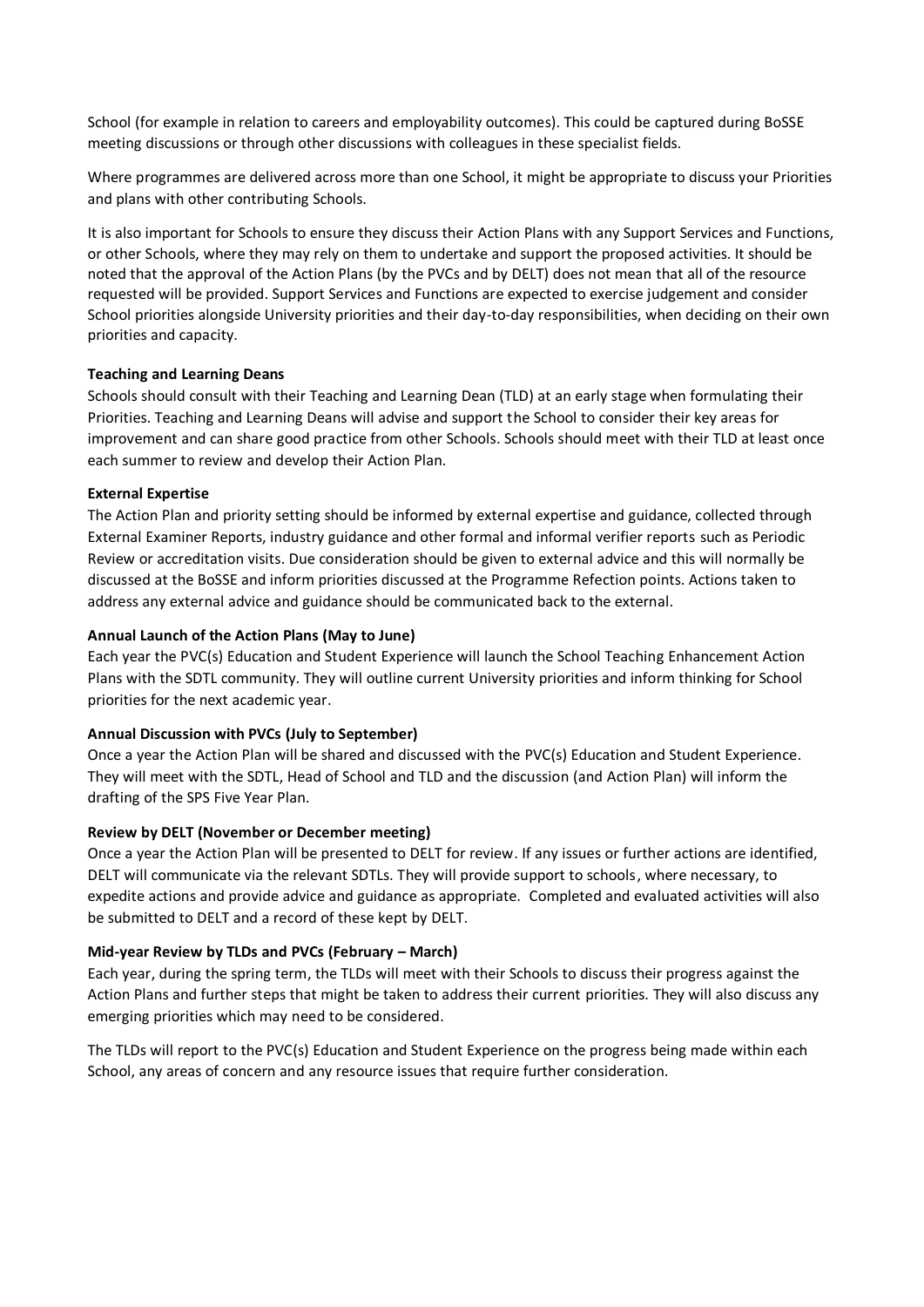#### **Timeline**

| May                        | June         | July                                                        | August                                 | September    | October                               | November             | December                             | January | February | March                                     |
|----------------------------|--------------|-------------------------------------------------------------|----------------------------------------|--------------|---------------------------------------|----------------------|--------------------------------------|---------|----------|-------------------------------------------|
| <b>PVC STEAP</b><br>Launch |              |                                                             |                                        |              |                                       |                      |                                      |         |          |                                           |
|                            | <b>BoSSE</b> |                                                             |                                        |              |                                       | <b>BoSSE</b>         |                                      |         |          | <b>BoSSE</b>                              |
|                            | programme    |                                                             |                                        |              |                                       | programme            |                                      |         |          | programme                                 |
|                            | reflections  |                                                             |                                        |              |                                       | reflections          |                                      |         |          | reflections                               |
|                            |              | TLD meets with<br>HoS/SDTL to<br>discuss key<br>priorities* |                                        |              |                                       |                      |                                      |         |          |                                           |
|                            |              |                                                             | Schools complete Action Plan templates |              |                                       |                      |                                      |         |          |                                           |
|                            |              |                                                             |                                        | PVC meetings |                                       |                      |                                      |         |          |                                           |
|                            |              |                                                             |                                        |              | <b>Action Plan</b><br>approved by SMB |                      |                                      |         |          |                                           |
|                            |              |                                                             |                                        |              |                                       | <b>DELT</b> receives |                                      |         |          |                                           |
|                            |              |                                                             |                                        |              |                                       | <b>School Action</b> |                                      |         |          |                                           |
|                            |              |                                                             |                                        |              |                                       | Plans                |                                      |         |          |                                           |
|                            |              |                                                             |                                        |              |                                       |                      | <b>Action Plan feeds</b><br>into SPS |         |          |                                           |
|                            |              |                                                             |                                        |              |                                       |                      |                                      |         |          | STEAP mid-year review by TLDs<br>and PVCs |

\*Key Priorities will be reviewed and identified over the summer, this will be informed by the BoSSE programme reflections and emerging data, such as NSS and PTES results, student performance and external examiner reports.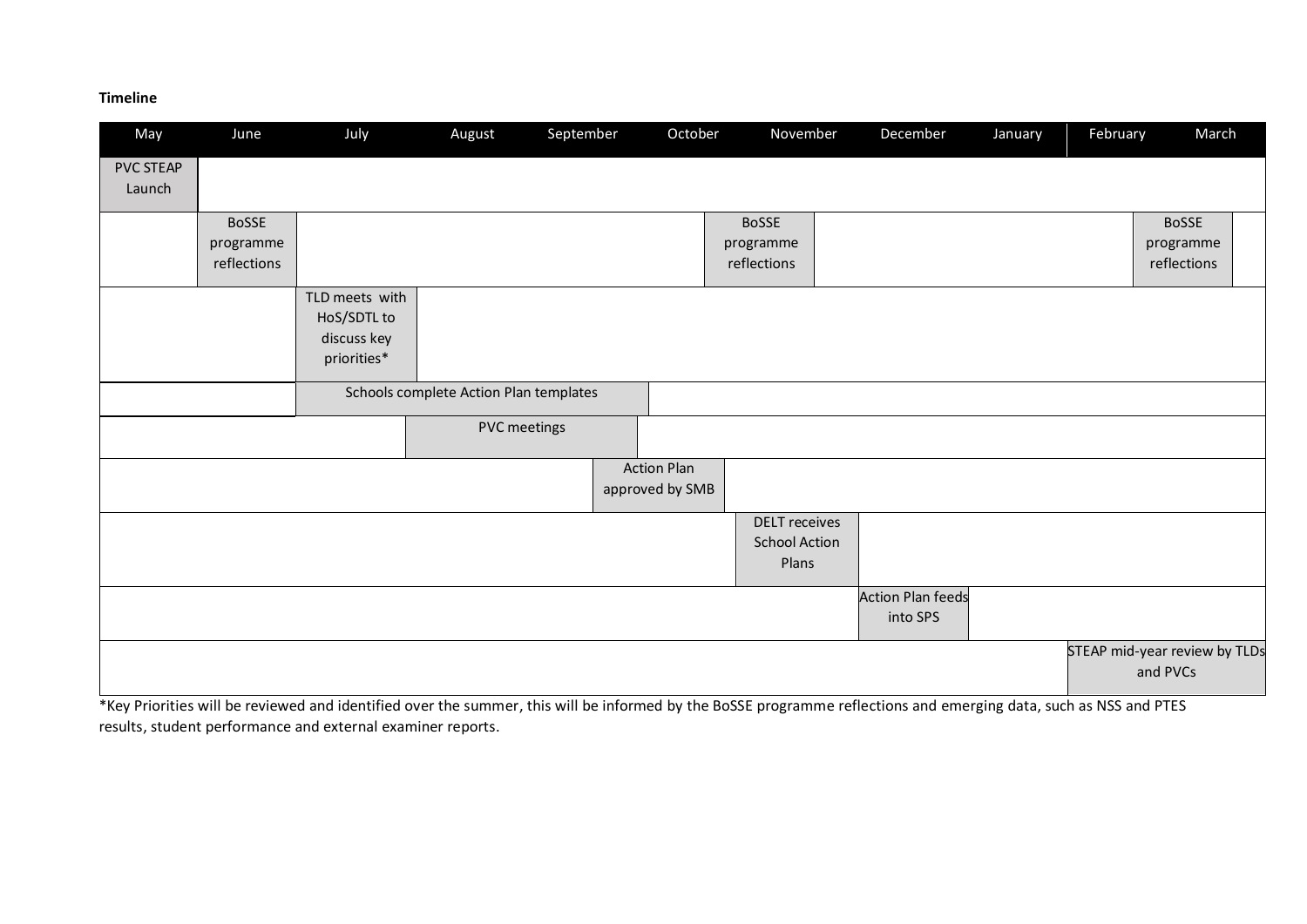# Appendix 1: Sources of data/evidence and helpful links

#### **Below are some key sources of data which should be used during the programme reflections and may inform Action Plan priorities:**

|                                                                                                                                                                                                                                                                                                                                                                                                                     | Autumn                                                                                                                                                                                                                                                                                                          |                                 | <b>Spring</b>       |                                                                                                   | Summer              |  |  |
|---------------------------------------------------------------------------------------------------------------------------------------------------------------------------------------------------------------------------------------------------------------------------------------------------------------------------------------------------------------------------------------------------------------------|-----------------------------------------------------------------------------------------------------------------------------------------------------------------------------------------------------------------------------------------------------------------------------------------------------------------|---------------------------------|---------------------|---------------------------------------------------------------------------------------------------|---------------------|--|--|
| <b>Source</b>                                                                                                                                                                                                                                                                                                                                                                                                       | <b>Availability</b>                                                                                                                                                                                                                                                                                             | <b>Source</b>                   | <b>Availability</b> | <b>Source</b>                                                                                     | <b>Availability</b> |  |  |
| <b>NSS</b>                                                                                                                                                                                                                                                                                                                                                                                                          | July                                                                                                                                                                                                                                                                                                            | Progression to<br>further study | December            | <b>EE Meetings</b>                                                                                | June                |  |  |
| <b>UKES</b>                                                                                                                                                                                                                                                                                                                                                                                                         | August                                                                                                                                                                                                                                                                                                          | Graduate<br>Outcomes            | February            | Outcomes from<br><b>UG PEMS</b>                                                                   | June                |  |  |
| <b>PTES</b>                                                                                                                                                                                                                                                                                                                                                                                                         | August                                                                                                                                                                                                                                                                                                          |                                 |                     | UG module<br>marks                                                                                | June                |  |  |
| <b>EE Reports</b>                                                                                                                                                                                                                                                                                                                                                                                                   | July/August                                                                                                                                                                                                                                                                                                     |                                 |                     | PG Taught<br>module marks                                                                         | June                |  |  |
| <b>UG Part Success</b>                                                                                                                                                                                                                                                                                                                                                                                              | October                                                                                                                                                                                                                                                                                                         |                                 |                     |                                                                                                   |                     |  |  |
| Attainment (UG<br>and PG)                                                                                                                                                                                                                                                                                                                                                                                           | November                                                                                                                                                                                                                                                                                                        |                                 |                     |                                                                                                   |                     |  |  |
|                                                                                                                                                                                                                                                                                                                                                                                                                     |                                                                                                                                                                                                                                                                                                                 |                                 |                     | Student Evaluation - discussion of any specific issues/themes arising from SSP Groups, Module and |                     |  |  |
| comments                                                                                                                                                                                                                                                                                                                                                                                                            | Programme Evaluation, feedback from the Rep Online Student Impact Evaluation (ROSIE) tool<br>Reports/Outcomes from Professional Statutory Regulatory Bodies (PSRBs) and any other external examiner<br>Any emerging priorities from Periodic Review, Peer Review, or reports from UBTLSE and its sub-committees |                                 |                     |                                                                                                   |                     |  |  |
|                                                                                                                                                                                                                                                                                                                                                                                                                     |                                                                                                                                                                                                                                                                                                                 |                                 |                     |                                                                                                   |                     |  |  |
| Reports/information from key stakeholders (as appropriate):<br>School Director for Teaching and Learning<br>$\bullet$<br>Departmental Director for Teaching and Learning<br>$\bullet$<br><b>School Director for Academic Tutoring</b><br><b>School Director of Admissions</b><br>Heads of Function (Careers, DTS, Study Advice, Library, CQSD)<br>Programme Leads at branch campuses and for partnership programmes |                                                                                                                                                                                                                                                                                                                 |                                 |                     |                                                                                                   |                     |  |  |
| المتحال والمتحدث والمتعالم والمتحددة                                                                                                                                                                                                                                                                                                                                                                                |                                                                                                                                                                                                                                                                                                                 |                                 |                     |                                                                                                   |                     |  |  |

• Teaching and Learning Deans

Schools should pay particular attention to split data for the above metrics to consider targets for Access and Participation, attainment gaps and under-represented groups.

#### **The following links may be useful for completing the Action Plan and the Evaluation and Impact statement:**

Forming Objectives guidance document: <https://sites.reading.ac.uk/wp-content/uploads/sites/42/2020/02/EI-Forming-Objectives-Guide.pdf>

Levels of Impact: <https://sites.reading.ac.uk/evaluation-and-impact/resources/>

Closing the feedback loop:

<https://sites.reading.ac.uk/curriculum-framework/closing-the-feedback-loop/>

University of Reading Teaching and Learning Strategy: <http://www.reading.ac.uk/about/teaching-and-learning/t-and-l-strategy.aspx>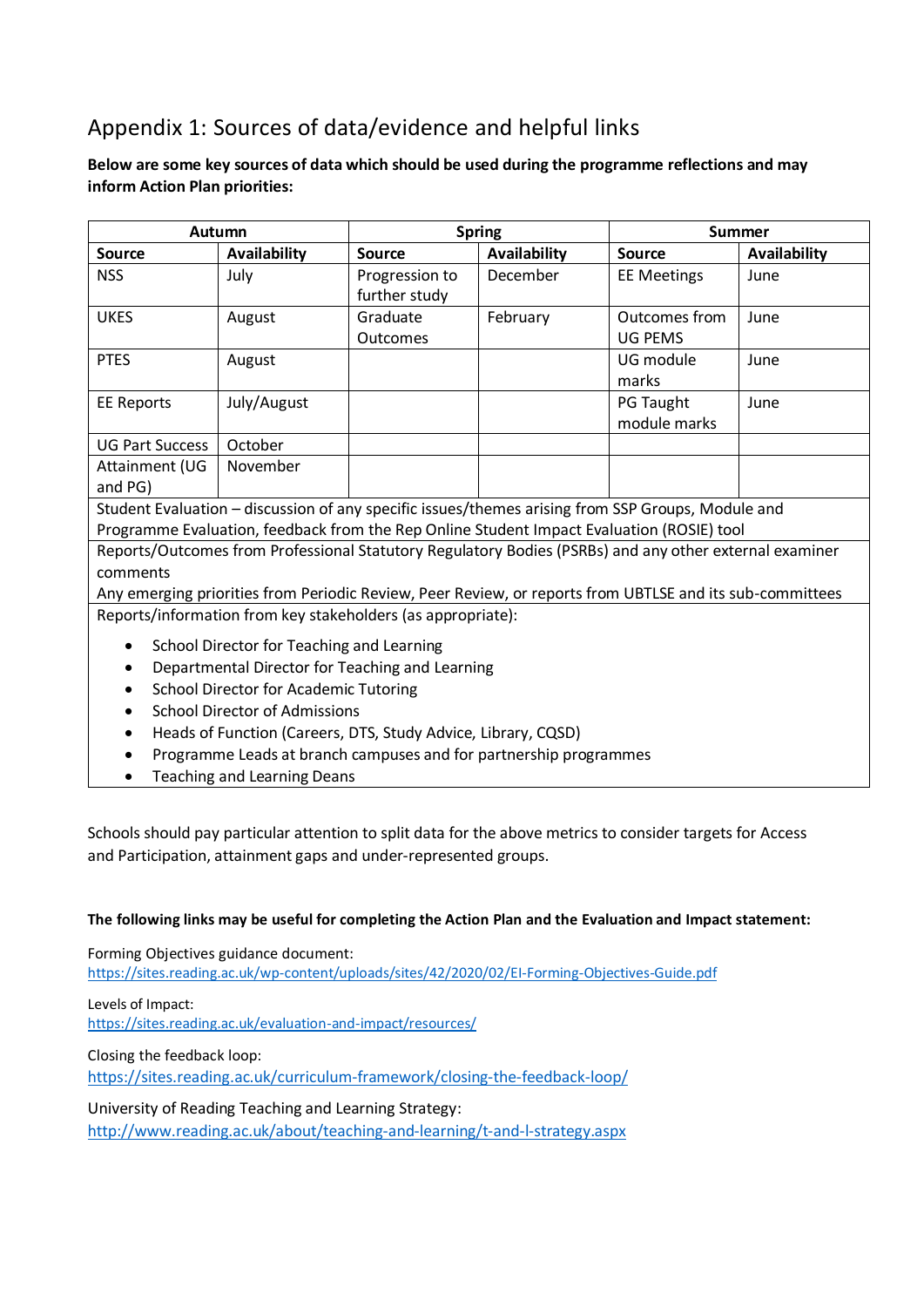

# Appendix 2: Enhancement-led quality assurance (EQA)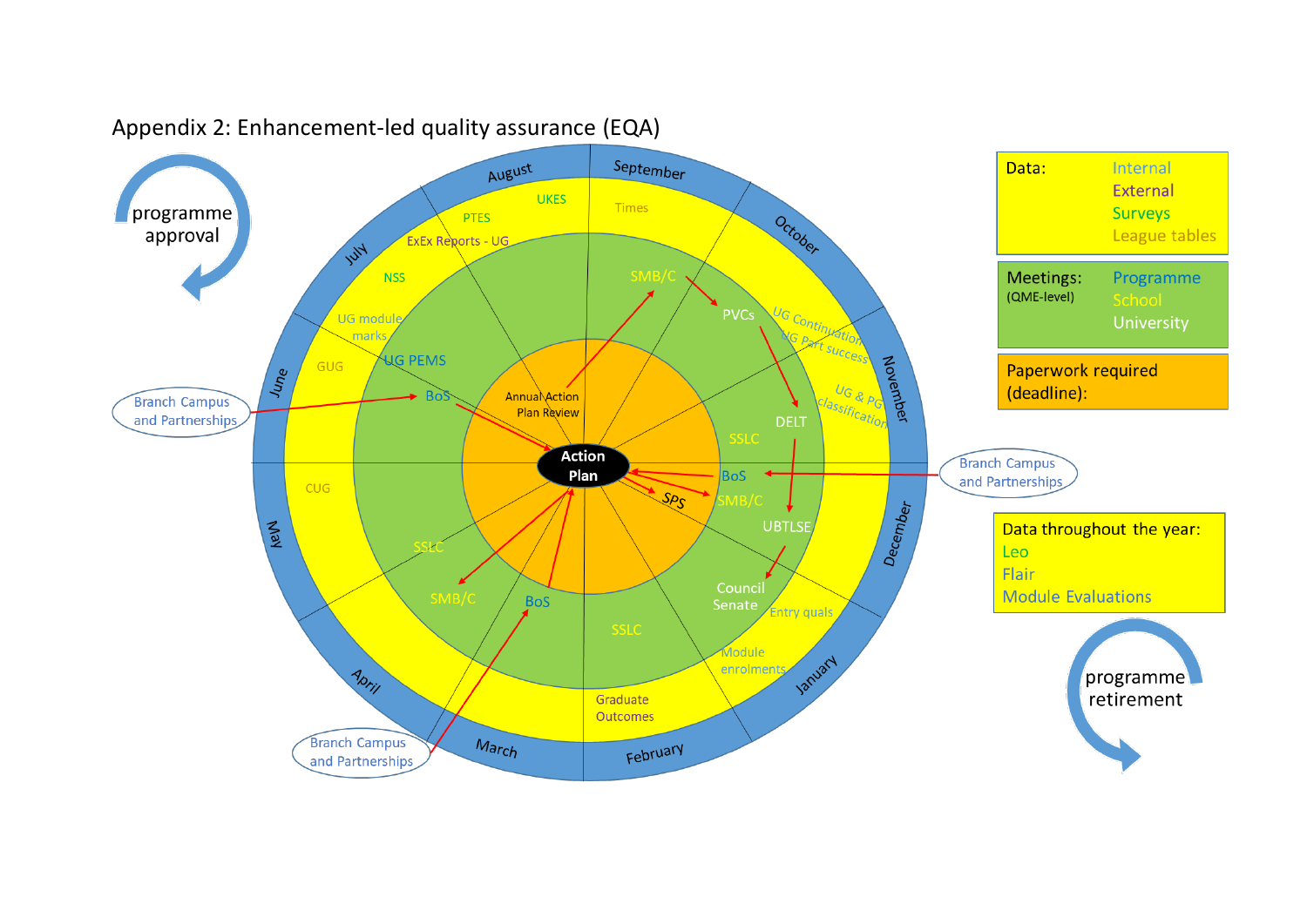# Appendix 3: Teaching Enhancement Action Plan template (worked example)

| <b>Key Priority - EXAMPLE</b>                                                                                                                        |                                                                                                                                                                                                                                                                                                                                                                                                  | Lead(s)/Student Partner                                                                                                                                                                                                                                                                                                                                                                                                                                                                                                      | <b>BOSSE</b>                                                                                                                                                                                                                                                                                                                      | <b>Context</b>                                                                                                                                                                                |                                                                                                                                                                                                                                   |
|------------------------------------------------------------------------------------------------------------------------------------------------------|--------------------------------------------------------------------------------------------------------------------------------------------------------------------------------------------------------------------------------------------------------------------------------------------------------------------------------------------------------------------------------------------------|------------------------------------------------------------------------------------------------------------------------------------------------------------------------------------------------------------------------------------------------------------------------------------------------------------------------------------------------------------------------------------------------------------------------------------------------------------------------------------------------------------------------------|-----------------------------------------------------------------------------------------------------------------------------------------------------------------------------------------------------------------------------------------------------------------------------------------------------------------------------------|-----------------------------------------------------------------------------------------------------------------------------------------------------------------------------------------------|-----------------------------------------------------------------------------------------------------------------------------------------------------------------------------------------------------------------------------------|
| State your key priority below                                                                                                                        |                                                                                                                                                                                                                                                                                                                                                                                                  | Identify the key individual<br>responsible for this priority and a<br>student partner where appropriate                                                                                                                                                                                                                                                                                                                                                                                                                      | State which BoSSE(s) should<br>have consideration for this<br>Priority                                                                                                                                                                                                                                                            | How does this priority link to strategic objectives<br>and broader frameworks (e.g. Uni strategies,<br>Curriculum Framework, NSS, TEF, KPIs etc).                                             |                                                                                                                                                                                                                                   |
| Integrating a more robust approach to student evaluation and<br>feedback in partnership with students, with a focus on closing the<br>feedback loop. |                                                                                                                                                                                                                                                                                                                                                                                                  | School Student Voice and<br>Partnership (SVP) Lead RUSU<br>Senior Rep                                                                                                                                                                                                                                                                                                                                                                                                                                                        | ALL School BoSSEs (UG<br>and PGT)                                                                                                                                                                                                                                                                                                 | TEF (TQ5 Student Partnership)<br>NSS (Student Voice/Q24/Q25)<br>Curriculum Framework: Student<br>Engagement<br>Student Voice and Partnership Project<br><b>Student Success and Engagement</b> |                                                                                                                                                                                                                                   |
| <b>IMPLEMENTATION</b>                                                                                                                                |                                                                                                                                                                                                                                                                                                                                                                                                  |                                                                                                                                                                                                                                                                                                                                                                                                                                                                                                                              |                                                                                                                                                                                                                                                                                                                                   |                                                                                                                                                                                               |                                                                                                                                                                                                                                   |
| <b>Activity(ies) proposed</b><br>Identify the activity(ies) you will undertake to<br>address the priority and the objectives of those<br>activities. | Activity<br>Improve uptake of RUSU course reps through<br>engagement with the RUSU Academic Rep<br>Coordinator.<br>Increase course rep visibility in the School - via<br>separate cohort meetings more in line with<br>with individual colleagues/teaching forums in a<br>time showcase meetings, one-to-one meetings<br>SVP Lead and Senior Rep to use School T&L<br>closing the feedback loop. | increased promotion activities in Welcome week<br>and the first week of term, including strengthening<br>dedicated UG and PGT Study Space noticeboards.<br>Split the undergraduate SSLC meeting into to two<br>departmental structure and rationalize agenda<br>Increase colleagues' awareness and engagement<br>with SSLC feedback by following up specific issues<br>timely fashion. e.g. through round up emails, lunch<br>Showcase to showcase quick and easy ways that<br>staff can engage with mid-module feedback and | Objective<br>To ensure full engagement across a wide<br>of partnership.<br>of voices heard.<br>To improve relevance, engagement and<br>satisfaction with the process. Promotes a<br>sense of belonging and community.<br>raises awareness of SVP.<br>Raises awareness of our need to act on<br>feedback and shares good practice. | range of programmes; embeds the principles<br>To improve communication between students<br>and course reps; helps to ensure wide range<br>Promotes engagement across the School and           | <b>Target Date</b><br>October 2020<br><b>(TO REVISIT</b><br><b>FOR SEPT</b><br>2020)<br>November<br>2020<br>(COMPLETED)<br>September<br>2020<br>(COMPLETED)<br>October - June<br>2020<br>(ONGOING)<br>October 2020<br>(COMPLETED) |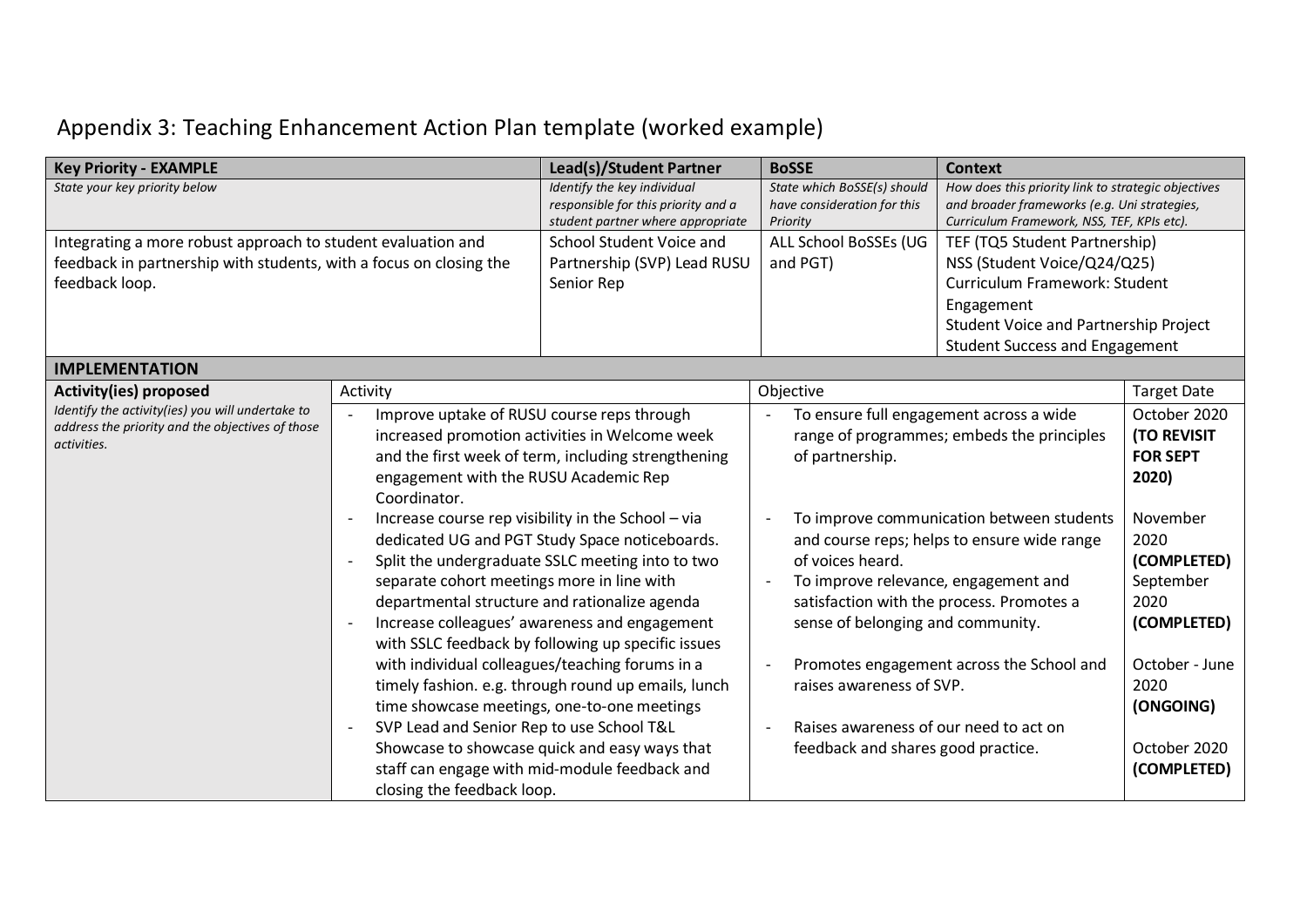|                                                                              | Engage with course reps on best mechanisms for<br>feeding back to students i.e. newsletter/round-up<br>email.<br>Organize student rep drop-in clinics and setting up<br>dedicated Blackboard organisations for student<br>feedback and communication in general.<br>Produce business card style source of information<br>and contact – 'this is what we do and this is how,<br>and to whom you can feedback your views'. | Improves closure of feedback loop to<br>and partnership.                                                                                                                                                       | students; encourages a sense of community<br>To encourage greater engagement between<br>student reps and student cohorts to provide a<br>wider representation of views and feedback. | October 2020<br><b>(TO REVISIT</b><br><b>FOR SEPT</b><br>2020)<br>November<br>2020<br>(COMPLETED) |  |  |
|------------------------------------------------------------------------------|--------------------------------------------------------------------------------------------------------------------------------------------------------------------------------------------------------------------------------------------------------------------------------------------------------------------------------------------------------------------------------------------------------------------------|----------------------------------------------------------------------------------------------------------------------------------------------------------------------------------------------------------------|--------------------------------------------------------------------------------------------------------------------------------------------------------------------------------------|---------------------------------------------------------------------------------------------------|--|--|
| <b>Expected Impact</b>                                                       | 1.                                                                                                                                                                                                                                                                                                                                                                                                                       | Upward trends in student module evaluation scores in modules where challenges have been identified                                                                                                             |                                                                                                                                                                                      |                                                                                                   |  |  |
| What are your success indicators? What does<br>success look like?            | 2.                                                                                                                                                                                                                                                                                                                                                                                                                       | 10% improvement in NSS scores - particularly student voice, learning community and overall satisfaction<br>Improved engagement of course reps by increased and sustained attendance at SSLCs/School committees |                                                                                                                                                                                      |                                                                                                   |  |  |
|                                                                              | 3.<br>4.                                                                                                                                                                                                                                                                                                                                                                                                                 |                                                                                                                                                                                                                |                                                                                                                                                                                      |                                                                                                   |  |  |
| <b>Milestones</b>                                                            | All convenors engage with mid-module evaluation and use appropriate mechanisms for closing the feedback loop<br>SVP Lead appointed July 2019<br>$\overline{\phantom{a}}$                                                                                                                                                                                                                                                 |                                                                                                                                                                                                                |                                                                                                                                                                                      |                                                                                                   |  |  |
| Identify significant milestones and checkpoints.                             | Separation of SSLCs in line with departmental structure<br>$\overline{\phantom{a}}$                                                                                                                                                                                                                                                                                                                                      |                                                                                                                                                                                                                |                                                                                                                                                                                      |                                                                                                   |  |  |
|                                                                              | Production of business-style Student Voice/We are listening card by start of 2019/20 academic year<br>$\overline{\phantom{a}}$                                                                                                                                                                                                                                                                                           |                                                                                                                                                                                                                |                                                                                                                                                                                      |                                                                                                   |  |  |
|                                                                              | <b>Publication of NSS results</b><br>$\overline{\phantom{a}}$                                                                                                                                                                                                                                                                                                                                                            |                                                                                                                                                                                                                |                                                                                                                                                                                      |                                                                                                   |  |  |
| <b>Resource requirements</b><br>Identify any resources required to undertake | Funding to support student/staff activities (mainly provision of<br>lunch/refreshments)                                                                                                                                                                                                                                                                                                                                  |                                                                                                                                                                                                                | Where necessary, have you discussed                                                                                                                                                  |                                                                                                   |  |  |
| activity, both within the School and from other                              | Cost of producing business-style information card<br>$\overline{\phantom{a}}$                                                                                                                                                                                                                                                                                                                                            | resourcing with other Head of School<br>(HoS) or Functions?                                                                                                                                                    |                                                                                                                                                                                      |                                                                                                   |  |  |
| University Services (including staff time) and                               | Dedicated SVP Lead (estimated time allowance 0.1FTE equivalency)                                                                                                                                                                                                                                                                                                                                                         | Funding/resource allocation                                                                                                                                                                                    |                                                                                                                                                                                      |                                                                                                   |  |  |
| any infrastructure requirements.                                             |                                                                                                                                                                                                                                                                                                                                                                                                                          | approved by HoS                                                                                                                                                                                                |                                                                                                                                                                                      |                                                                                                   |  |  |
| <b>Progress Update</b>                                                       | Autumn                                                                                                                                                                                                                                                                                                                                                                                                                   | <b>Spring</b>                                                                                                                                                                                                  | Summer                                                                                                                                                                               |                                                                                                   |  |  |
| Please summarise progress following Boards of                                | Action Plan for SVP project received and                                                                                                                                                                                                                                                                                                                                                                                 | SVP Lead reported that splitting the two                                                                                                                                                                       | NSS demonstrates success in key                                                                                                                                                      |                                                                                                   |  |  |
| Studies and Student Experience (BoSSE).                                      | approved by the Board. The Board<br>SSLCs had been successful but noted that                                                                                                                                                                                                                                                                                                                                             |                                                                                                                                                                                                                | objective areas. SVP Lead to review                                                                                                                                                  |                                                                                                   |  |  |
|                                                                              | noted the usefulness of the School T&L                                                                                                                                                                                                                                                                                                                                                                                   | work was still required to close the                                                                                                                                                                           | action plan to direct focus onto Q25' It                                                                                                                                             |                                                                                                   |  |  |
|                                                                              | Showcase on the Student Voice project                                                                                                                                                                                                                                                                                                                                                                                    | feedback loop. Some staff were defensive                                                                                                                                                                       | is clear how students' feedback on the                                                                                                                                               |                                                                                                   |  |  |
|                                                                              | in particular, tips on undertaking mid-                                                                                                                                                                                                                                                                                                                                                                                  | when presented with feedback and not all                                                                                                                                                                       | course has been acted on'. Despite                                                                                                                                                   |                                                                                                   |  |  |
|                                                                              | module feedback. The presentation by                                                                                                                                                                                                                                                                                                                                                                                     | staff were undertaking mid-module                                                                                                                                                                              | being slightly above the UoR average, it                                                                                                                                             |                                                                                                   |  |  |
|                                                                              | the Senior Rep had also been well-                                                                                                                                                                                                                                                                                                                                                                                       | feedback. SVP Lead noted that more                                                                                                                                                                             | is an area where it is clear that more                                                                                                                                               |                                                                                                   |  |  |
|                                                                              | received. It was noted that some                                                                                                                                                                                                                                                                                                                                                                                         | consideration needed to be given as to                                                                                                                                                                         | work needs to be done. SVP Lead to                                                                                                                                                   |                                                                                                   |  |  |
|                                                                              | programmes still did not have a course                                                                                                                                                                                                                                                                                                                                                                                   | how we integrate SV feedback (e.g. SSLCs)                                                                                                                                                                      | work particularly closely with relevant                                                                                                                                              |                                                                                                   |  |  |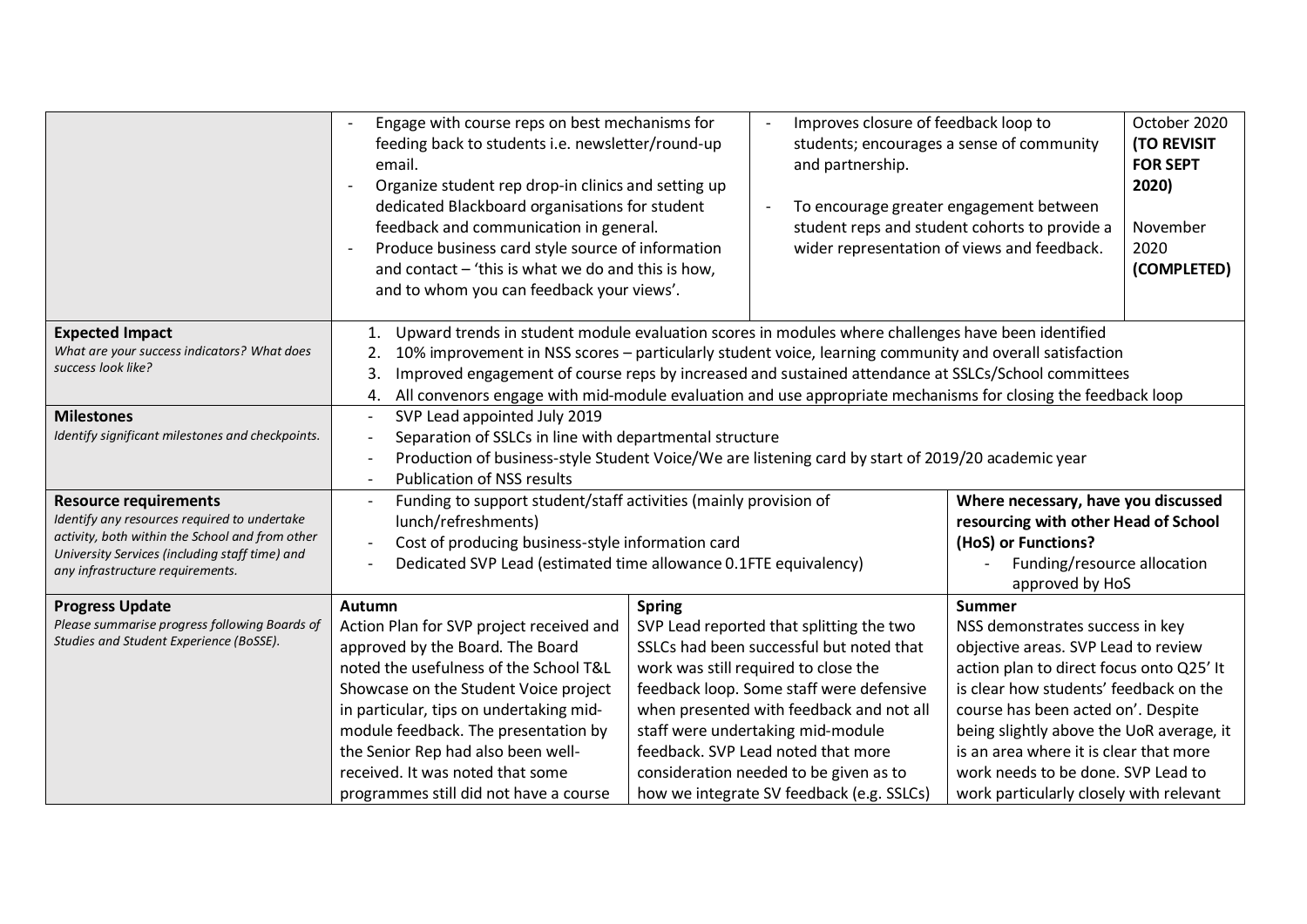| rep. SVP Lead to work with PDs to fill<br>gaps. | and module evaluation feedback, and<br>combine feedback loop closure, as these<br>often cover similar issues. | PDs. SDTL to follow up impact points 1<br>and 4 with staff during one-to-one<br>meetings over the summer period. |
|-------------------------------------------------|---------------------------------------------------------------------------------------------------------------|------------------------------------------------------------------------------------------------------------------|
|                                                 |                                                                                                               |                                                                                                                  |

*When this Action is Complete, or the Priority has changed, please complete the table below. The outcomes and evaluations of completed activities should be disseminated to staff and students via the BoSSE and SSP Groups. Completed activities should be recorded by the School and reported annually to DELT.*

| <b>EVALUATION AND IMPACT - EXAMPLE</b>                                                                                                                                                                                                                                           |                                                                                                                                                                                                                                                                                                                                                                                                                                                                                                                                                                                                                                                                                                                                                                                                                                                                                                                                                                                                                                                                                                                                                                                                                       |
|----------------------------------------------------------------------------------------------------------------------------------------------------------------------------------------------------------------------------------------------------------------------------------|-----------------------------------------------------------------------------------------------------------------------------------------------------------------------------------------------------------------------------------------------------------------------------------------------------------------------------------------------------------------------------------------------------------------------------------------------------------------------------------------------------------------------------------------------------------------------------------------------------------------------------------------------------------------------------------------------------------------------------------------------------------------------------------------------------------------------------------------------------------------------------------------------------------------------------------------------------------------------------------------------------------------------------------------------------------------------------------------------------------------------------------------------------------------------------------------------------------------------|
| <b>Outputs/Outcomes</b><br>Were your objectives met?<br>What has changed as a result of your<br>$action(s)$ ?<br>What was created as a result of undertaking<br>the activity?<br>Who has benefitted (specific student or staff<br>groups)?<br>Were there any unexpected impacts? | Two separate UG SSLCs were created which better reflected the School departmental structure. This increased engagement and<br>fostered a sense of belonging. Material was produced to strengthen the visibility of course reps and the mechanisms for raising<br>issues and 'closing the feedback loop', including the development of a Blackboard organisation dedicated to UG and PG student<br>feedback and discussion. The Blackboard organisation proved not to be effective, despite efforts to start discussion. It was<br>interesting to note that student reps also found it difficult to get feedback from students, so email communication does not work<br>well for either party. More work in partnership needs to be done to open more effective channels of communication and to<br>overcome the perception that we are not listening to students, despite actively trying to (NSS Q23/24/25). Overall, the actions<br>taken improved the student rep/staff relationship and ensured a more proactive channel for student/staff discussion. Student<br>reps reported that more staff than usual completed mid-module evaluations and ensured that any resulting actions were fed-<br>back to students. |
| <b>Evidence of Impact</b><br>This should be a simple high-level statement of<br>what has happened as a result of the activity<br>taken. It should also be in line with the success<br>indicators outlined above. It is often articulated<br>in the form of quantitative changes  | There was a pleasing and marked improvement in NSS 2020 scores of between 10 to 20% against success indicator 2:<br>Learning community 85.3 (2019 - 75.6)<br>Student voice 75.5 (2019 - 53.3)<br>Overall satisfaction 85.3 (2019 - 71.1)<br>At question level for Student Voice (Q23, 24 & 25), we moved from all responses below the University average (2019) at<br>72.6, 55.6 and 31.3 respectively to all responses above the University average (2020): 91.2, 79.4 and 55.9 respectively.                                                                                                                                                                                                                                                                                                                                                                                                                                                                                                                                                                                                                                                                                                                        |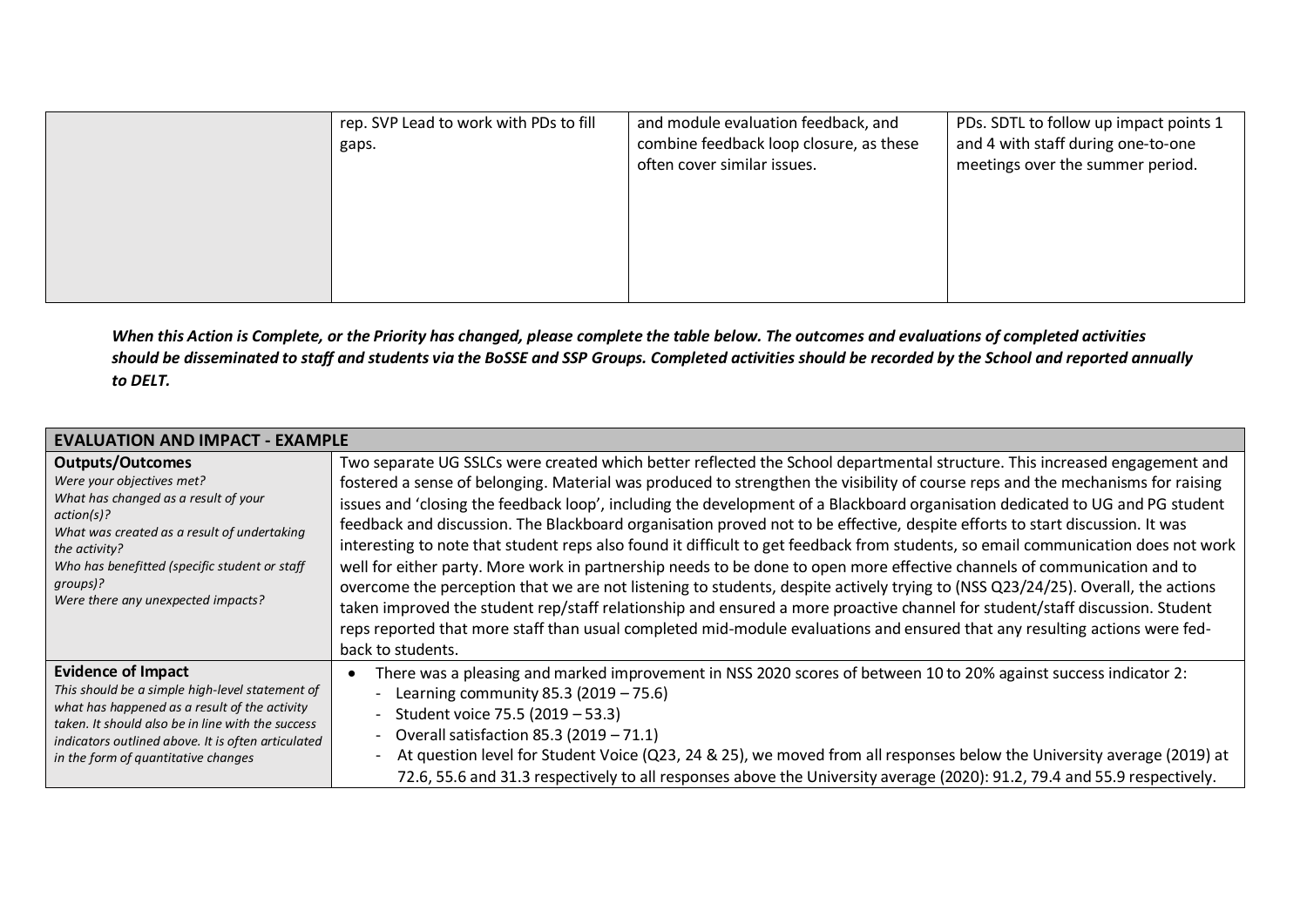|                                                                                                                                                                                                                                                                           | By the end of the session, all programmes had at least one course rep and attendance at SSLC meetings was up by 50% on<br>$\bullet$<br>the previous year.                                                                                                                                                                                                                                                                                                                                                                                                                                                                                                                                                                                                                                                                                                                                                                                                                                                                                                                                                                                                                                                                                                                                                                                                                                                                                                                                                                                                                                                                                                                                                                                                                                                                                                                                                                                                                                                                                                                                                                                                                                                                                                              |
|---------------------------------------------------------------------------------------------------------------------------------------------------------------------------------------------------------------------------------------------------------------------------|------------------------------------------------------------------------------------------------------------------------------------------------------------------------------------------------------------------------------------------------------------------------------------------------------------------------------------------------------------------------------------------------------------------------------------------------------------------------------------------------------------------------------------------------------------------------------------------------------------------------------------------------------------------------------------------------------------------------------------------------------------------------------------------------------------------------------------------------------------------------------------------------------------------------------------------------------------------------------------------------------------------------------------------------------------------------------------------------------------------------------------------------------------------------------------------------------------------------------------------------------------------------------------------------------------------------------------------------------------------------------------------------------------------------------------------------------------------------------------------------------------------------------------------------------------------------------------------------------------------------------------------------------------------------------------------------------------------------------------------------------------------------------------------------------------------------------------------------------------------------------------------------------------------------------------------------------------------------------------------------------------------------------------------------------------------------------------------------------------------------------------------------------------------------------------------------------------------------------------------------------------------------|
| <b>Evaluation Methods:</b><br>What measures did you use to evaluate your<br>activity and identify impact?<br>In terms of your evaluation, what worked well?<br>Was anything missing? Which methods might<br>you use next time?<br>Align these to your success indicators. | Upward trends in student module evaluation scores in modules where challenges have been identified<br>1.<br>Data from module evaluations highlighted modules where challenges remain. More work needs to be done on how to<br>manage student expectations - not all feedback could or should be acted upon and staff should find appropriate ways of<br>relaying that information to students. To further evaluate this we will work with relevant module convenors and students as<br>partners to identify curricular based interventions and enhancements to address genuine concerns.<br>10% improvement in NSS scores - particularly student voice, learning community and overall satisfaction<br>2.<br>We reviewed our NSS results and were pleased with the increases across the target areas. Our focus for 2020/1 will be to<br>continue to work on closing the feedback loop. Future evaluation should focus on looking at NSS data for underrepresented<br>groups and ensure alignment with work in the School looking at diversity and inclusion issues.<br>Improved engagement of course reps by increased and sustained attendance at SSLCs/School committees<br>3.<br>Attendance monitoring was straight forward. It was hard to evaluate engagement and we plan to run some focus groups to<br>evaluate student engagement. Continuing to work in partnership with RUSU will be important.<br>All convenors engage with mid-module evaluation and use appropriate mechanisms for closing the feedback loop<br>4.<br>We did an audit of all Blackboard courses to check for evidence of closing the feedback loop for mid-module evaluation.<br>Whilst this was not routinely captured, we do know that many module convenors verbally closed the feedback loop and<br>some recorded this on Blackboard. It is not a requirement for mid-module feedback to be published, but further<br>consideration needs to be given to how we can capture this in future and share best practice. Student focus groups as<br>outlined in 3 above, would also provide evidence against this success indicator. We will discuss with CQSD a supplementary<br>question for module evaluation to capture the degree to which convenors are engaging with this process. |
| <b>Overall reflection and follow-up</b><br>In terms of your activities, what worked well<br>and what did not? Are there any additional<br>actions to be taken?<br>What additional support do you need?                                                                    | Having a dedicated academic lead was critical to our success. It helped to ensure that actions were followed through and that<br>students had a point of contact, which encouraged discussion and partnership in improving student experience.<br>In line with the School experience, student reps found it difficult to connect with students apart from those who were usually<br>'vocal'. It would be useful to ascertain engagement with 'harder to reach students' and if our other forms of communication such<br>as the business-style cards and noticeboards were effective. A questionnaire or focus groups would help with collecting evidence<br>of this. We will also consider more informal ways of engaging with students outside of the formal committee routes. It was<br>difficult to measure improvements against student feedback via mid-module evaluations and it would be useful to investigate via<br>CQSD, a supplementary question on the module evaluation questionnaire such as 'my views on the module have been listened<br>to' or 'I engaged with the mid-module feedback' or 'I had an opportunity to provide mid-module feedback'. In addition, an audit<br>of our Blackboard courses revealed poor use of the module evaluation tab in general, and this needs further investigation.                                                                                                                                                                                                                                                                                                                                                                                                                                                                                                                                                                                                                                                                                                                                                                                                                                                                                                                                                 |